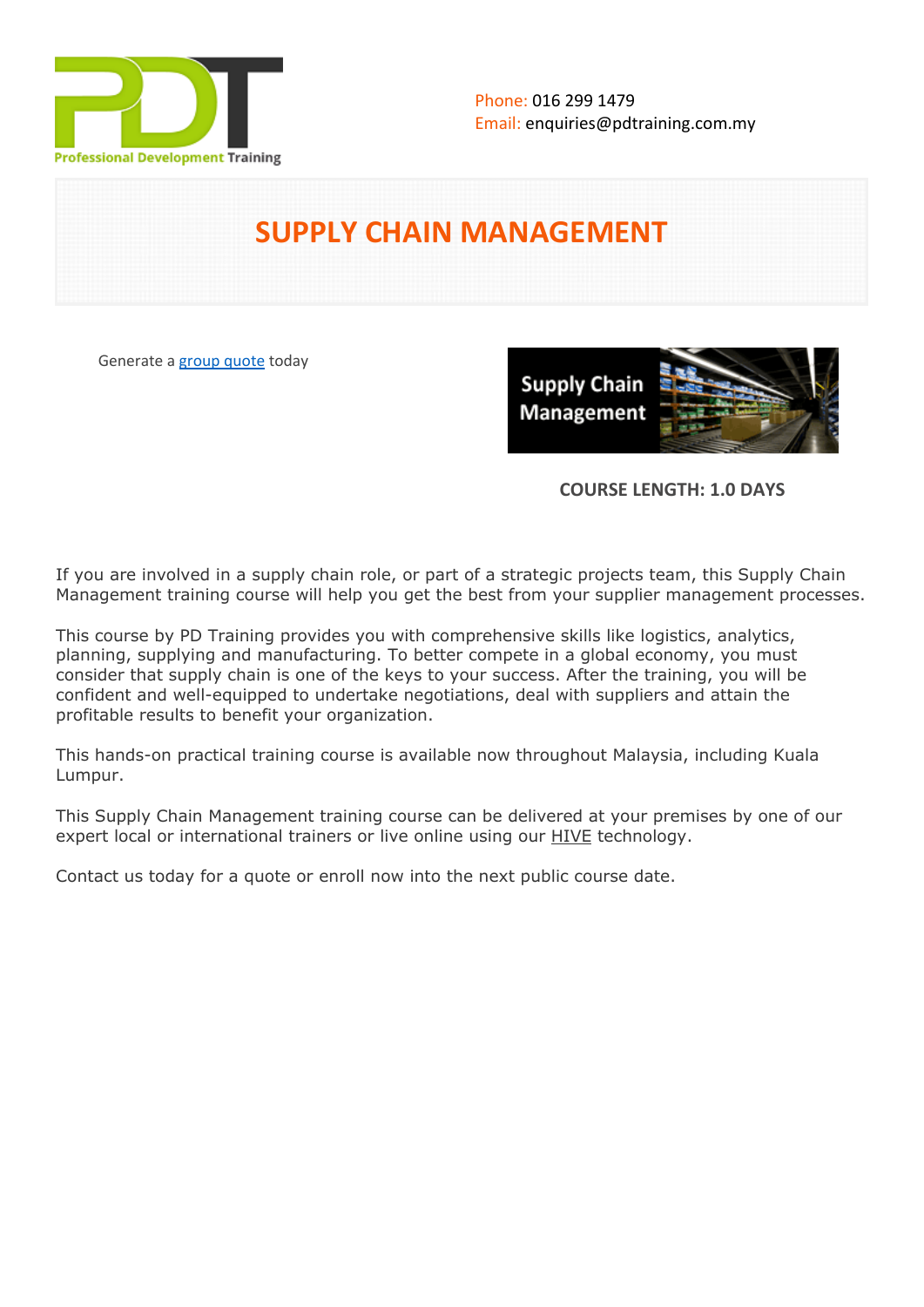# **SUPPLY CHAIN MANAGEMENT COURSE OUTLINE**

#### **FOREWORD**

Rapid global expansion, rising fuel costs, environmental concerns and interconnected businesses can all have a tremendous impact on corporate strategies and costs. Organizations can no longer ignore what happens outside their own four walls, making supply chain management a critical and in demand field. This course from PD Training helps meet this demand. You'll gain a better understanding of the finances, logistics and delivery of products and services and how it leads to increased efficiencies and competitiveness, while maximizing customer value and satisfaction.

# **OUTCOMES**

# **By the end of this course, participants will be able to:**

- Identify how supply chain management relates to:
	- o Customer satisfaction
	- o Improving performance
	- o Lowering costs
	- o Product development
- Define the terms:
	- o Procurement
	- o Upstream and downstream
	- o Raw material
	- o Forecasting
	- o Carrying cost
	- o Inventory
	- o Order generation
	- o Order taking
	- o Order fulfillment
	- o Returns management
- Understand the levels of supply chain management and their effects
	- o Strategic
	- o Tactical
	- o Operational
- Comprehend the flows of supply chain management and data warehouses
	- o Product flow
	- o Information flow
	- o Finances flow
- Take a look at inventory management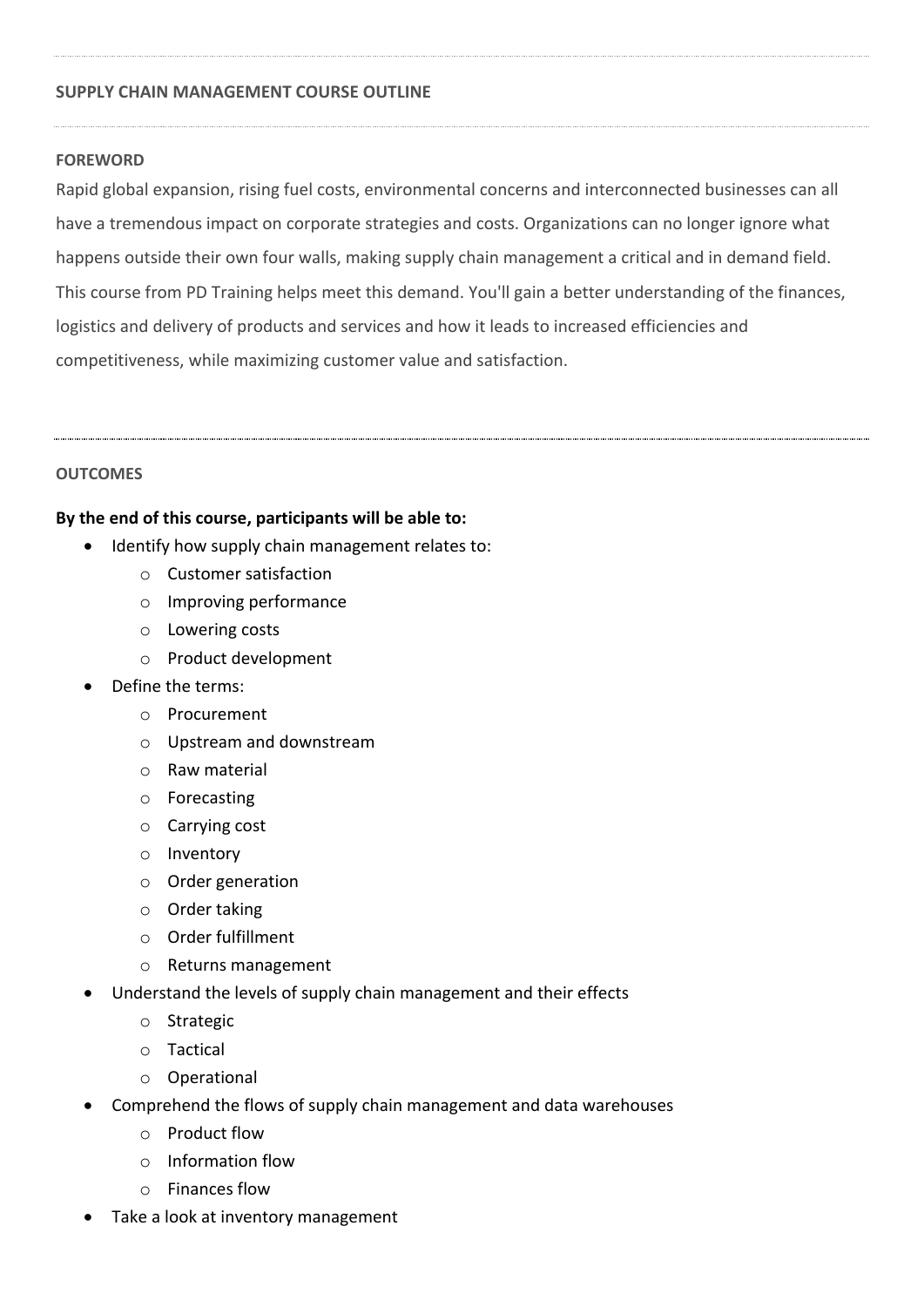- Study supply chain groups
- Review tracking and monitoring methods
- Examine supply chain event management

# **MODULES**

#### **Lesson 1: Getting Started**

- Workshop Objectives
- Action Plans & Evaluation Forms

# **Lesson 3: Key Terms I**

- Procurement
- Upstream & Downstream
- Raw Material
- Forecasting
- Carrying Cost
- Case Study

# **Lesson 5: Three Levels of Supply Chain Management**

- Strategic Level
- Tactical Level
- Operational Level
- Bullwhip Effect
- Case Study

# **Lesson 2: Why Supply Chain Management?**

- Customer Satisfaction
- Improving Performance
- Lowering Costs
- Product Development
- Case Study

# **Lesson 4: Key Terms II**

- Inventory
- Order Generation
- **•** Order Taking
- Order Fulfillment
- Returns Management
- Case Study

# **Lesson 6: Five Stages of Supply Chain Management**

- $\bullet$  Plan
- Source
- Make
- Deliver
- Return

# **Lesson 7: The Flows of Supply Chain Management Lesson 8: Inventory Management**

- The Product Flow
- The Information Flow
- The Finances Flow
- Data Warehouses
- Case Study

# **Lesson 9: Supply Chain Groups**

- The Suppliers
- The Producers
- The Customers
- The Customer's Customers
- Case Study

# **Lesson 10: Tracking and Monitoring**

Dashboard

• Case Study

- RFID's
- Alert Generation
- Stock Keeping Unit (SKU)
- Case Study

# • Case Study

 Levels of Inventory Just-In-Time Inventory • Keeping Accurate Records

• Inventory Calculator